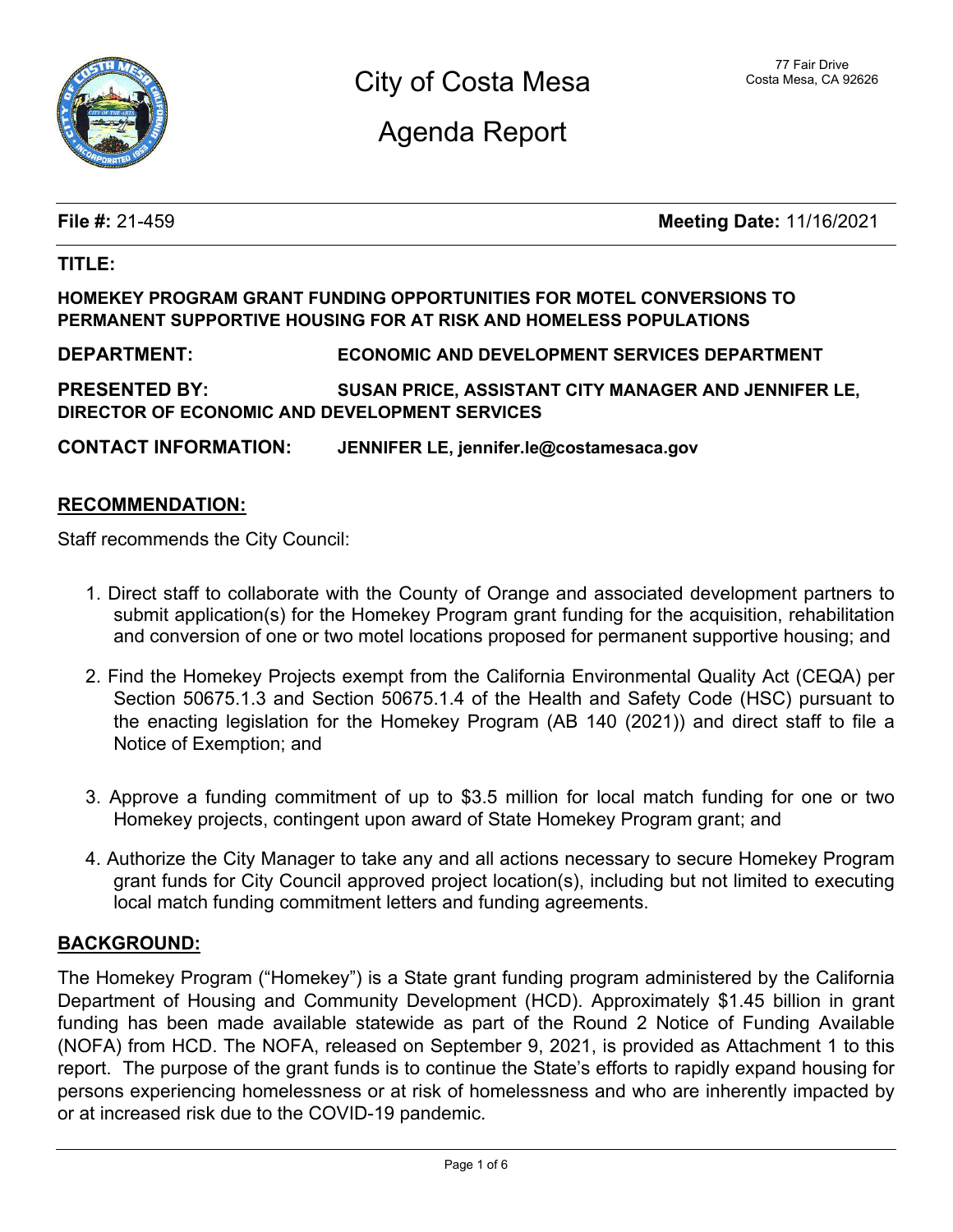The State is subdivided into 8 regions for funding purposes, generally coinciding with Council of Government (COG) regions. Orange County is in the Southern California Region along with Imperial, Riverside, San Bernardino and Ventura Counties. Approximately \$102 Million in Federal Coronavirus State Fiscal Recovery Funds and \$21 Million in State General Fund is allocated to the Southern California subregion. Homekey funds are available to local public agencies, like cities and counties on a first come, first served basis for eligible projects. The grant application was released on September 30, 2021 and applications for the Southern California geographic sub region will be accepted until January 31, 2022. Any unused funds from the subregions will become available to projects statewide from February 1, 2022 through May 2, 2022, until all funds are awarded.

In April and June 2021, the County of Orange (County) released a Request for Information (RFI) to identify developers with experience for potential Homekey developments within the County of Orange jurisdiction. The County, OC Community Resources/Housing and Community Development, acting as the lead agency for this grant opportunity, is working with experienced developers to identify potential sites, coordinate with cities and facilitate a collaborative application to the State for the Orange County jurisdiction.

Motel conversions to permanent supportive housing and participation in the Homekey Program were identified as a City Council objective in the most recent goal setting leadership retreat held in September 2021. Participation in the Homekey Program would primarily be led by the County and the local developer applicants, with the City participating as a partner agency. Participation includes involvement in the application process, reviewing and processing any applicable local land use requirements as well as contributing local match funding to the projects, if awarded. If both projects are successfully awarded, the Homekey Program could generate up to 137 units, that will likely be the first deed restricted affordable housing units credited towards the City's Regional Housing Needs Assessment (RHNA) goal.

# **ANALYSIS:**

The County, working with developers who responded to the RFI, has identified two potential motel conversion sites in Costa Mesa and has requested that the City confirm its interest to participate in the Homekey Program, to evaluate the viability of proposed locations and determine whether a local match source could be committed during the application, award and implementation phases of the program.

The County, working with a technical consultant firm, is currently evaluating the proposed projects using Section 304 Application Scoring Criteria in the NOFA as a baseline for determining how best to strengthen each proposals competitive merits for submission in response to the Homekey NOFA.

# **Project Summaries for Two Proposed Locations**:

**Mesa Inn** is located at 2205 Harbor Boulevard, Costa Mesa. This location is a 43 unit motel, proposed by Illumination Foundation in conjunction with HomeAid Orange County. Target population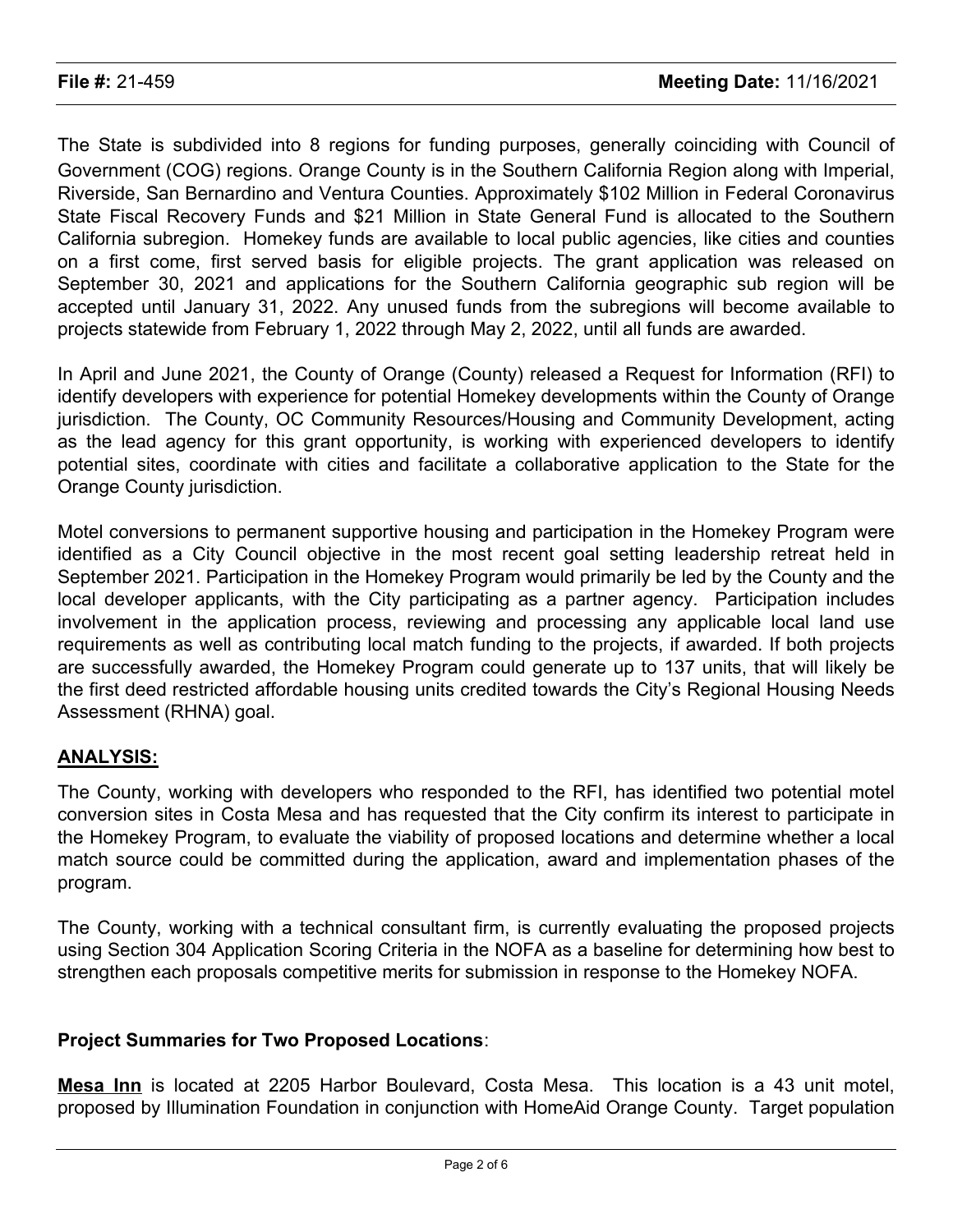will be for homeless and chronic homeless individuals and couples, with a subset of the units for eligible persons that qualify for Mental Health Services Act (MHSA) programs. The proposal will provide direct Permanent Supportive Housing, with no interim use planned, the applicant anticipates minimal relocation assistance required, and is seeking up to \$1.5 million in capital match from the City of Costa Mesa if awarded Homekey grant funds from the State.

**Motel 6** is located at 2274 Newport Boulevard, Costa Mesa. This location is a 94 unit motel, proposed by Community Development Partners, in conjunction with Mercy House. The target population is at risk or currently homeless individuals and seniors, age 62 and over. The proposal will provide direct Permanent Supportive Housing, with no interim use, with relocation assistance likely not applicable. The applicant is seeking up to \$2.0 million in capital match from the City of Costa Mesa.

Both developers are in the due diligence stage of their review to meet all the Homekey funding application requirements. This includes environmental, rehabilitation, relocation, if applicable, and other Homekey Program requirements.

The State Homekey Program provides direct housing opportunities for at risk and homeless populations by allowing funds to be utilized to acquire and convert motels to Permanent Supportive Housing, as one of the eligible uses of funding. Because the City operates the 72 bed Bridge Shelter on Airway Avenue, the Homekey Program could provide a seamless opportunity to stabilize this most vulnerable population where supportive services are provided on site, in the expedited Homekey permanent supportive housing model.

# Key Components of the Homekey Program

1) Target populations and subpopulations

Under the Homekey Program, the primary target populations are homeless persons or persons at risk of homelessness. Eligible tenants would occupy this permanent supportive housing via referral through the Coordinated Entry System (CES) as required by the Homekey regulations and utilizing the Countywide Homeless Management Information System (HMIS). Both CES and HMIS are operated by the Orange County Continuum of Care (CoC), with the County Health Care Agency (HCA) as lead agency. The current CES Policy prioritizes referrals from the Service Planning Area region and the host City, then lastly, Countywide.

As these projects may include Project Based Vouchers, the County housing authority will also follow CES policy for referrals. The CES policy is determined by the CoC Board and continues to be modified to reflect systemic priorities.

### 2) Planning Entitlement Process

The enacting legislation for the Homekey Program states that projects eligible under Homekey are deemed allowed "by right". Therefore, local zoning and entitlement processes that may typically apply to a motel conversion (a Conditional Use Permit or Zone Change for example) do not apply to Homekey projects under State law (Health and Safety Code Section 50675.1.3 Subdivision i).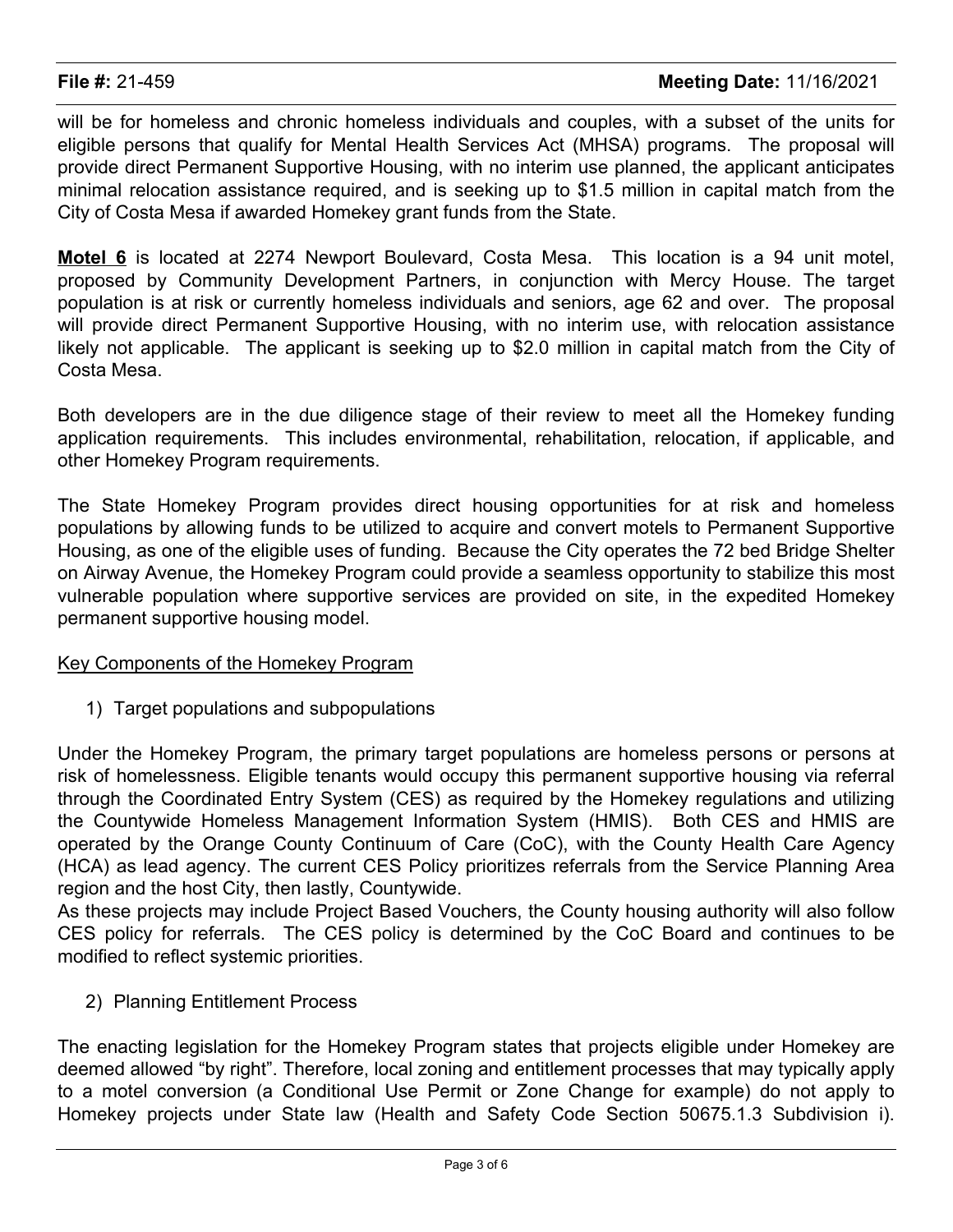Operating details and conditions that would typically be addressed as part of the planning entitlement process could be addressed as part of the Regulatory Agreement for the project, which would be held by the County of Orange and/or City of Costa Mesa.

3) Ground lease, Regulatory Agreement and deed restricted affordability

The property would be acquired by the County of Orange with a ground lease to the developer, a Regulatory Agreement associated with any County funding and 55 Year Affordability deed restriction with the County for Homekey Acquisitions. A Regulatory Agreement would be implemented by the County and would reflect County, City and Operator agreements, detailing the public funding sources and amounts allocated to the project, operating conditions including the target population, affordability requirements, and reporting and auditing requirements. Ultimately, a deed restriction would be placed on the property to enforce the regulatory agreement and affordability covenants.

4) CEQA and NEPA environmental compliance

The California Legislature has granted a CEQA exemption for the Round 2 Homekey program as part of AB 140 (2021), its enacting legislation. The enacting legislation provided the statutory basis by adding section 50675.1.3 to the Health and Safety Code (HSC) and it exempted certain Homekey projects by adding section 50675.1.4 to the HSC, as per Article 1, Section 101 in the State Homekey NOFA.

If federal dollars are used in the project, such as HUD Project Based Housing Choice Vouchers and/or HOME or ARP funds, National Environmental Policy Act (NEPA) compliance will be required. While the NOFA prescribes that NEPA must be submitted with the application to be complete, the State has since determined that not to be feasible and now will allow for NEPA Compliance to be acknowledged and in progress at the time of application.

5) Project Funding and Local Match Funds

Local match is determined from the Appendix A chart in the Homekey NOFA. Enforceable funding commitments are required to ensure the Homekey application is both complete and competitive. Although funding commitment requests are still being negotiated and confirmed, staff anticipates a funding commitment of up to approximately \$2 million for the Motel 6 proposal and approximately \$1.5 million for the Mesa Inn proposal for capital improvements. Both project sponsors are working to finalize their budgets and those figures may be reduced, if the projects are able to confirm funding commitments from other sources in time for the grant proposal/submission. Funding commitment letters are required from the City as part of the Homekey application process and will be pending confirmation of a Homekey award. Staff anticipates utilizing Federal grants and/or funding sources, such as the American Rescue Plan (ARP) allocation, to satisfy the required local match for these projects. As per the ARP Bill, affordable housing development to increase the supply of affordable units is an eligible expense.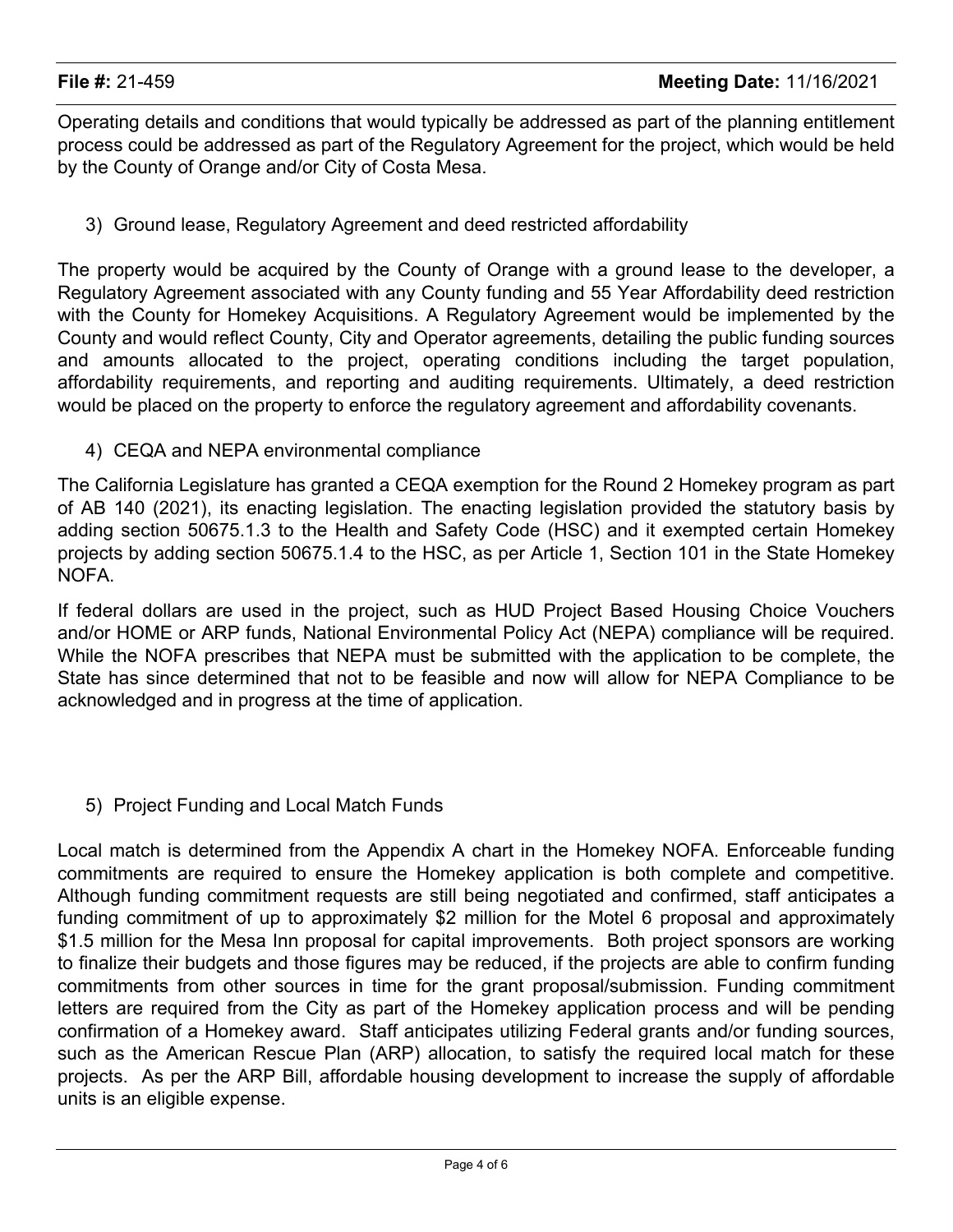The Developers also seek funding commitments from the County of Orange in the way of Project Based Housing Choice Vouchers for Veterans (non-chronic), Mental Health Services Act, Continuum of Care, specifically. There are at least five proposals within the County of Orange and it is anticipated that not all proposals will receive the local match needed by the respective City/County to complete their proposal for submission to the State. The County staff anticipates Board of Supervisors approval of the submission of any Homekey applications and funding commitments in December. Capital match funding contributions from the County are not known at this time.

6) Homekey Expenditure and Occupancy Timeline

Capital funds must be expended within 8 months of award. At minimum, grantees shall complete all construction and/or rehabilitation within 12 months of the date of award. All Projects shall achieve a full occupancy (fully occupied with consideration for an average of 10% vacancy rate at any given time) within 90 days of construction and/or rehabilitation completion. The State will award \$10,000 per Assisted Unit as a conditional bonus amount for Projects meeting the expedited occupancy timeframe, within eight months of the date of award.

Next Steps:

The City will need to respond once the County Board of Supervisors policy decision regarding County match sources is known, which will likely determine feasibility for one or both proposals within the City of Costa Mesa. The City Staff will pursue the direction provided by the City Council regarding the following: 1) location(s) selected, 2) environmental clearance of location(s), 3) Provision of Local Match Letters as enforceable commitments and, 4) compliance with all necessary actions to complete the Homekey Program grant application process.

# **ALTERNATIVES:**

The City Council can provide direction to staff to coordinate with the County on one or more Homekey projects. The Council may also opt not to participate in the Homekey Grant Program.

### **FISCAL REVIEW:**

The City would be obligated to commit "local match funds" to Homekey Projects. Eligible funding sources that can be used for rehabilitation of existing structures to create Permanent Supportive Housing must be committed through an enforceable funding agreement at the time of Homekey application. The City's local match requirement for Motel 6 proposal is estimated at \$2 million and the Mesa Inn proposal is estimated at \$1.5 million for capital improvement activities. Staff anticipates utilizing other eligible funding sources, such as the American Rescue Plan (ARP) allocation to satisfy the required local match for these projects. As per the ARP Bill, affordable housing development to increase the supply of affordable units is an eligible source of expense.

# **LEGAL REVIEW:**

The City Attorney's Office has reviewed this staff report and approves as to form.